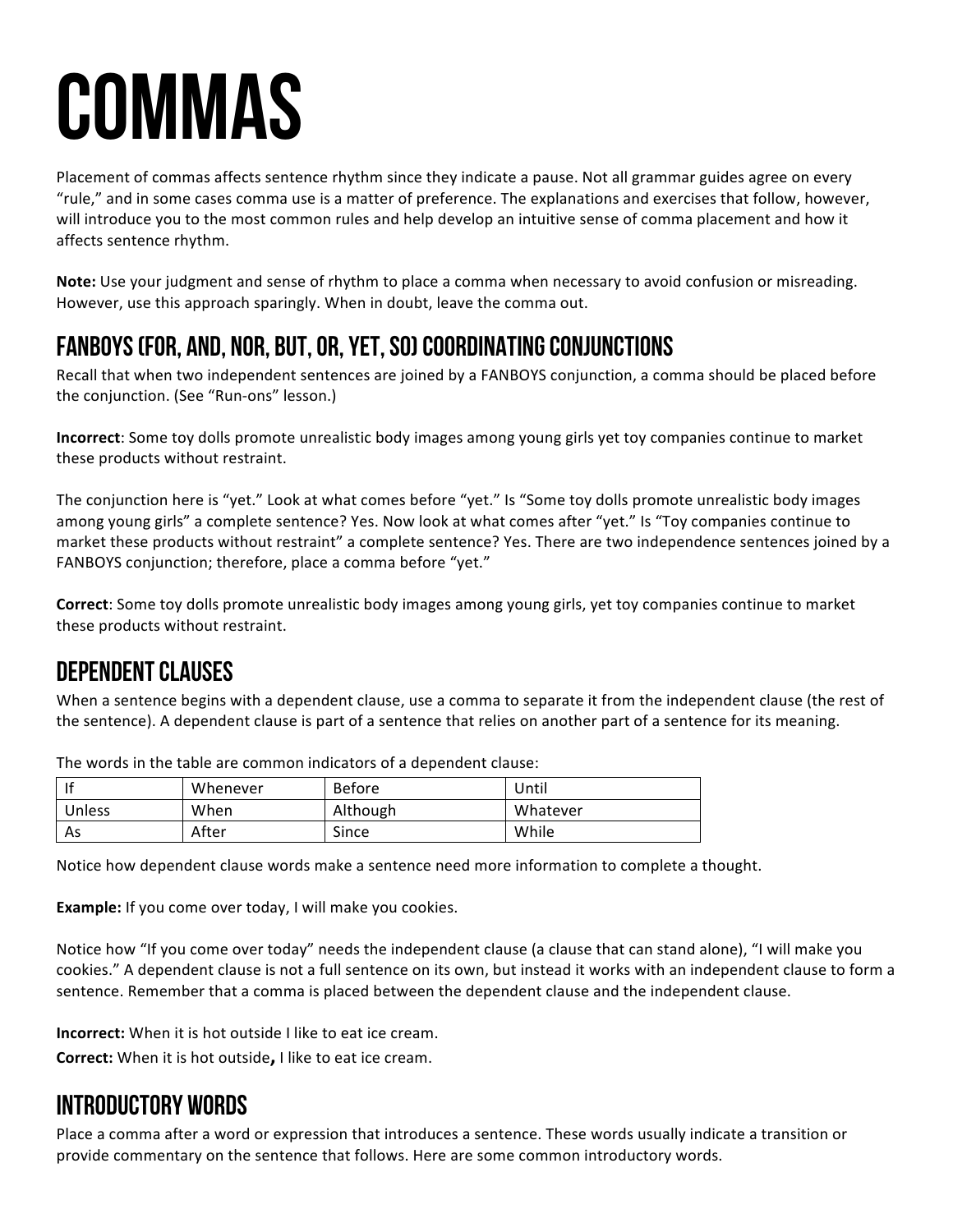**Finally**, the check arrived in the mail. **Unfortunately**, it is not what you know but who you know. Luckily, we won't be going through that whitewater again. **Of course,** not everyone enjoys the sensation of jumping out of an airplane. **However**, do not get too comfortable with your present situation. In the end, doing a job imperfectly is better than never trying at all. **First,** you should understand the costs involved in starting a business. **Second**, you must decide whether you are willing to pay that price. **Next,** draft a business plan and let someone review it for potential problems. Also, don't forget to apply for a business license. **In contrast,** those who study and pay attention in class usually do well on exams. For example, one student who stopped text-messaging in class improved by one letter grade. **In the meantime,** he was able to catch up on the meaningless conversations after class.

The above words only require a comma when they are functioning as introductory words. Sometimes they function as core parts of a sentence; in these cases, they will not require a comma. You must decide whether the word is functioning as an introductory word or as a core part of the sentence.

Next in line to be CEO is our former coworker Sally Brown. (not an introductory word) Next, press the gas pedal to the floor and hold on for you life. (introductory word)

Of course I love you. (not an introductory expression) Of course, not everyone needs to be given so much reassurance. (introductory expression)

### Introductory Phrases

Place a comma after a phrase that introduces or leads into the main part of a sentence. This rule applies in a way similar to the dependent clause rule.

#### **Examples:**

Kissing in the display window, the couple drew quite a crowd. Of all the candidates running for office, he was my least favorite. Wanting to make an impression, I rented a convertible for my first date. With that in mind, we can move forward with the proposal.

#### Follow-Up Elements

Place a comma before a word or phrase at the end of a sentence that serves as an afterthought. Sometimes these after thoughts are short follow-up questions.

#### **Examples**:

It is the first house on the left, I believe. I love getting gifts for Valentine's Day, especially jewelry. The house was quiet, almost too quiet.

#### Items in A series

Use a comma to separate three or more items in a series. These items can be single words or whole phrases.

My high school buddies and I went to France, Spain, and Italy after we graduated. Tomorrow I need to wash my laundry, pay the bills, and buy some new shoes.

The most common error with lists is placing the comma before the first item in the list. It is correct to place the comma after the first item.

**Incorrect**: I am looking for a partner who is, trustworthy, caring, and funny.